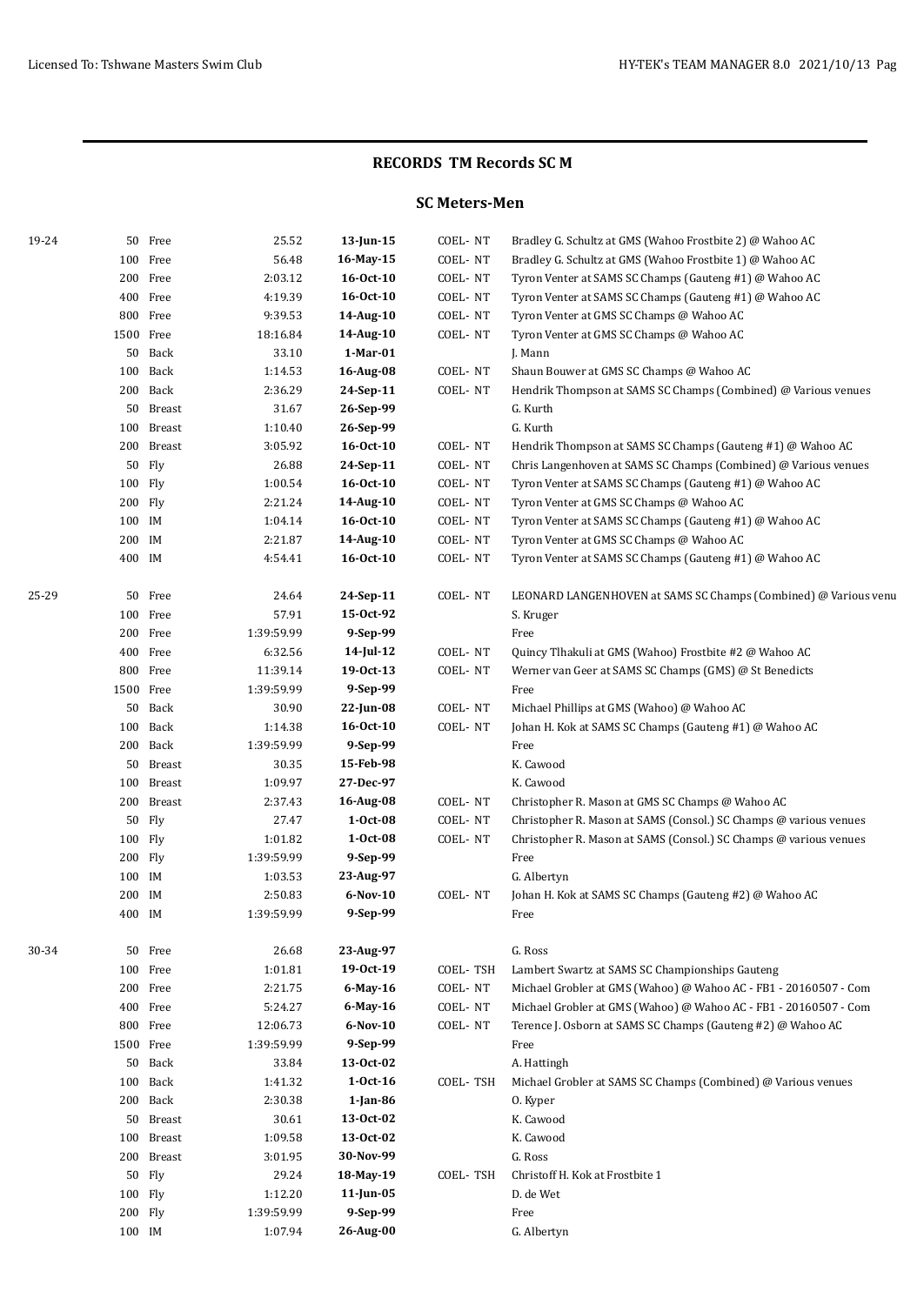| 30-34 | 200 IM    |            | 2:29.25    | 23-Aug-97      |          | G. Ross                                                     |
|-------|-----------|------------|------------|----------------|----------|-------------------------------------------------------------|
|       | 400 IM    |            | 1:39:59.99 | 9-Sep-99       |          | Free                                                        |
|       |           |            |            |                |          |                                                             |
| 35-39 |           | 50 Free    | 26.25      | $1-0ct-05$     | COEL-NT  | DARREN GELDARD at SAMS SC Champs @ Various venues           |
|       |           | 100 Free   | 59.25      | 27-Aug-05      | COEL-NT  | DARREN GELDARD at Tshwane Short Course 2005                 |
|       |           | 200 Free   | 2:31.16    | 3-Aug-03       |          | T. Pretorius                                                |
|       |           | 400 Free   | 5:36.61    | $1-0ct-04$     |          | P. Tucker                                                   |
|       |           | 800 Free   | 12:31.37   | 17-Nov-02      |          | T. Pretorius                                                |
|       | 1500 Free |            | 1:39:59.99 | 9-Sep-99       |          | Free                                                        |
|       |           | 50 Back    | 30.05      | 11-Jun-05      |          | D. Retief                                                   |
|       |           | 100 Back   | 1:06.63    | 15-May-05      |          | D. Retief                                                   |
|       |           | 200 Back   | 2:42.00    | 11-Aug-07      | COEL-NT  | Mike Beger at GMS SC Champs @ Wahoo AC                      |
|       |           | 50 Breast  | 34.65      | 30-Sep-00      |          | T. Fletcher                                                 |
|       |           | 100 Breast | 1:18.83    | 15-Nov-00      |          | T. Fletcher                                                 |
|       |           | 200 Breast | 3:00.09    | $11$ -Jun-05   |          | J. Nel                                                      |
|       | 50        | Fly        | 27.83      | 11-Jun-05      |          | D. Retief                                                   |
|       | 100 Fly   |            | 1:06.85    | 11-Jun-05      |          | D. Retief                                                   |
|       | 200 Fly   |            | 1:39:59.99 | 9-Sep-99       |          | Free                                                        |
|       | 100 IM    |            | 1:10.51    | 19-0ct-13      | COEL-NT  | van Reenen Cloete at SAMS SC Champs (GMS) @ St Benedicts    |
|       | 200 IM    |            | 2:38.21    | 5-Aug-01       |          | D. Geldard                                                  |
|       | 400 IM    |            | 1:39:59.99 | 9-Sep-99       |          | Free                                                        |
| 40-44 |           | 50 Free    | 25.17      | $1-0ct-08$     |          | H. Ruck at SAMS SC champs (cons.) at various venues         |
|       |           | 100 Free   | 56.53      | 15-0ct-92      |          | T. Downes                                                   |
|       |           | 200 Free   | 2:14.23    | $6 - Oct - 01$ |          | D. Geldard                                                  |
|       |           | 400 Free   | 4:55.62    | 8-Jul-06       |          | D. Geldard                                                  |
|       |           | 800 Free   | 9:58.15    | $1-0ct-17$     | CSCM-TSH | Coillard Ford at SAMS SC Champs (Combined) @ Various venues |
|       | 1500 Free |            | 1:39:59.99 | 9-Sep-99       |          | Free                                                        |
|       |           | 50 Back    | 29.19      | 12-May-07      |          | H. Ruck at GMS (Wahoo) at Wahoo AC                          |
|       | 100       | Back       | 1:14.72    | 22-Sep-12      | COEL-NT  | Robert Herreveld at SAMS SC Champs - Combined               |
|       |           | 200 Back   | 2:41.38    | $1-0ct-06$     |          | D. Geldard                                                  |
|       | 50        | Breast     | 32.91      | 15-Aug-09      |          | H. Ruck at GMS (Wahoo) at Wahoo AC                          |
|       | 100       | Breast     | 1:17.96    | 13-0ct-02      |          | <b>B.</b> Duguid                                            |
|       | 200       | Breast     | 3:04.28    | 22-Sep-12      | COEL-NT  | Wim Potgieter at SAMS SC Champs - Combined                  |
|       | 50        | Fly        | 27.92      | 27-Jun-09      | COEL-TSH | HARALD W. RUCK at GMS (Wahoo) @ Wahoo AC (Frostbite 2)      |
|       | 100 Fly   |            | 1:18.62    | 15-May-10      | COEL-NT  | Arthur Tamsen at GMS (Wahoo) Frostbite #1 @ Wahoo AC        |
|       | 200 Fly   |            | 1:39:59.99 | 9-Sep-99       |          | Free                                                        |
|       | 100 IM    |            | 1:05.11    | $1 - Oct - 09$ |          | H. Ruck at SAMS SC champs (cons) at various venues          |
|       | 200 IM    |            | 2:48.32    | 13-Aug-11      | COEL-NT  | CRAIG R. STANTON at GMS SC Champs @ Wahoo AC                |
|       | 400 IM    |            | 1:39:59.99 | 9-Sep-99       |          | Free                                                        |
|       |           |            |            |                |          |                                                             |
| 45-49 | 50        | Free       | 25.09      | 13-Jun-95      |          | T. Downes                                                   |
|       | 100       | Free       | 56.47      | 12-Aug-95      |          | T. Downes                                                   |
|       |           | 200 Free   | 2:03.78    | 12-Aug-95      |          | T. Downes                                                   |
|       |           | 400 Free   | 4:19.10    | 30-Aug-14      | COEL-NT  | Gary S. Albertyn at GMS SC Champs @ Wahoo AC                |
|       |           | 800 Free   | 9:59.36    | 6-Jun-96       |          | T. Downes                                                   |
|       | 1500 Free |            | 24:08.02   | 15-Aug-09      | COEL-TSH | Henk jv Rensburg at GMS (Wahoo) @ Wahoo AC (GMS SC Champs)  |
|       |           | 50 Back    | 29.50      | 17-Aug-13      | COEL-NT  | HARALD W. RUCK at GMS SC Champs @ Wahoo AC                  |
|       |           | 100 Back   | 1:06.04    | $21$ -Jun-14   | COEL-NT  | HARALD W. RUCK at GMS (Wahoo Frostbite 2) @ Wahoo AC        |
|       |           | 200 Back   | 2:22.38    | $19$ -Jul-14   | COEL-NT  | Gary S. Albertyn at GMS (Wahoo Frostbite 3) @ Wahoo AC      |
|       |           | 50 Breast  | 32.98      | $3-Sep-00$     |          | T. Cawood                                                   |
|       | 100       | Breast     | 1:19.30    | 3-Feb-00       |          | T. Cawood                                                   |
|       |           | 200 Breast | 3:12.48    | $1-0ct-09$     | COEL-TSH | Henk jv Rensburg at SAMS Short Course Championships         |
|       | 50        | Fly        | 27.41      | 19-Jul-14      | COEL-NT  | HARALD W. RUCK at GMS (Wahoo Frostbite 3) @ Wahoo AC        |
|       | 100 Fly   |            | 1:16.16    | 13-Aug-02      |          | K. du Plooy                                                 |
|       | 200 Fly   |            | 1:39:59.99 | 9-Sep-99       |          | Free                                                        |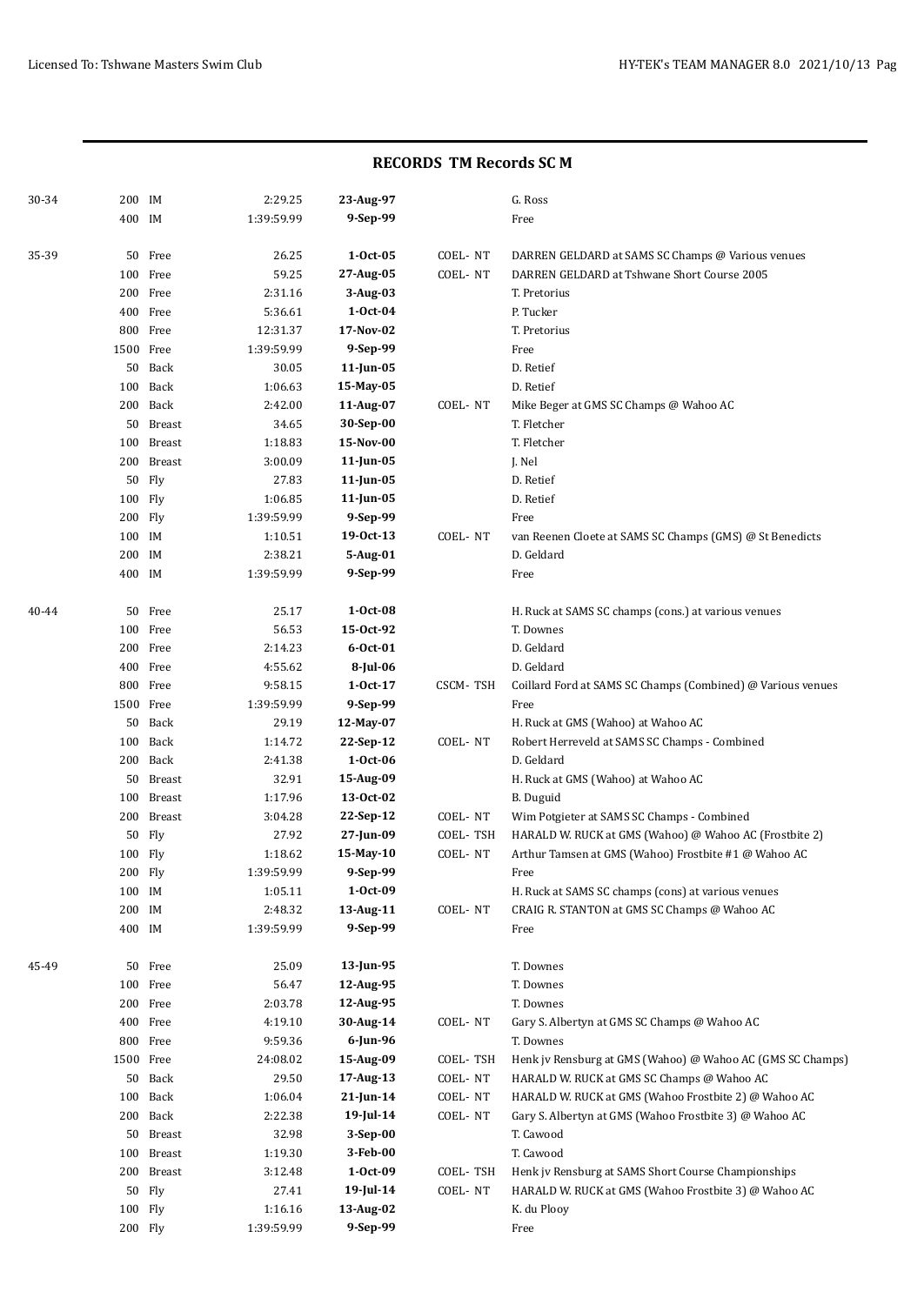| 45-49 | 100 IM  |            | 1:06.36    | 19-0ct-13       | COEL-NT  | HARALD W. RUCK at SAMS SC Champs (GMS) @ St Benedicts             |
|-------|---------|------------|------------|-----------------|----------|-------------------------------------------------------------------|
|       | 200 IM  |            | 2:26.72    | 19-Jul-14       | COEL-NT  | Gary S. Albertyn at GMS (Wahoo Frostbite 3) @ Wahoo AC            |
|       | 400 IM  |            | 6:51.84    | $1-0ct-08$      | COEL-TSH | Henk jv Rensburg at SAMS (Consol.) SC Champs @ various venues     |
| 50-54 |         | 50 Free    | 25.82      | 19-0ct-19       | COEL-TSH | HARALD W. RUCK at SAMS SC Championships Gauteng                   |
|       |         | 100 Free   | 55.81      | 17-Sep-99       |          | T. Downes                                                         |
|       |         | 200 Free   | 2:05.95    | 15-Sep-99       |          | T. Downes                                                         |
|       |         | 400 Free   | 4:42.75    | 14-0ct-01       |          | T. Downes                                                         |
|       |         | 800 Free   | 10:32.68   | 14-0ct-01       |          | T. Downes                                                         |
|       |         | 1500 Free  | 1:39:59.99 | 9-Sep-99        |          | Free                                                              |
|       |         | 50 Back    | 29.28      | $1-0ct-16$      | COEL-TSH | HARALD W. RUCK at SAMS SC Champs (Combined) @ Various venues      |
|       |         | 100 Back   | 1:05.80    | $1-0ct-16$      | COEL-TSH | HARALD W. RUCK at SAMS SC Champs (Combined) @ Various venues      |
|       |         | 200 Back   | 2:29.57    | 15-Sep-99       |          | T. Downes                                                         |
|       |         | 50 Breast  | 33.81      | 8-Dec-02        |          | T. Cawood                                                         |
|       |         | 100 Breast | 1:20.48    | $1-0ct-06$      | COEL-NT  | Tony CAWOOD at SAMS Short Course Championships                    |
|       |         | 200 Breast | 3:02.57    | $1-0ct-16$      | COEL-TSH | Lourens Uitenweerde at SAMS SC Champs (Combined) @ Various venues |
|       |         | 50 Fly     | 28.52      | 19-0ct-19       | COEL-TSH | HARALD W. RUCK at SAMS SC Championships Gauteng                   |
|       | 100 Fly |            | 1:08.43    | 15-0ct-92       |          | T. Barnetson                                                      |
|       | 200 Fly |            | 3:23.09    | 30-Aug-03       |          | A. dAlmeida                                                       |
|       | 100 IM  |            | 1:12.72    | 15-Oct-92       |          | T. Barnetson                                                      |
|       | 200 IM  |            | 2:32.66    | 21-Aug-99       |          | T. Downes                                                         |
|       | 400 IM  |            | 6:38.10    | $1-0ct-06$      | COEL-NT  | ARNAUD M. DEN BAKKER at SAMS Short Course Championships           |
| 55-59 |         | 50 Free    | 25.94      | $16$ -Jan-21    | COEL-TSH | HARALD W. RUCK at SAMS SC Championships 2020-2021                 |
|       |         | 100 Free   | 57.56      | $2-0ct-20$      | COEL-TSH | HARALD W. RUCK at GMS Spring Gala                                 |
|       |         | 200 Free   | 2:14.78    | $1-0ct-08$      | TUKM-NT  | Terry DOWNES at SAMS (Consol.) SC Champs @ various venues         |
|       |         | 400 Free   | 4:51.50    | $1-0ct-04$      |          | T. Downes                                                         |
|       |         | 800 Free   | 10:16.61   | $1-0ct-06$      | BRKL-NT  | Terry DOWNES at SAMS Short Course Championships                   |
|       |         | 1500 Free  | 23:12.42   | 16-Aug-08       | COEL-NT  | DAVID E. ARBUTHNOT at GMS SC Champs @ Wahoo AC                    |
|       |         | 50 Back    | 29.69      | $2-0ct-20$      | COEL-TSH | HARALD W. RUCK at GMS Spring Gala                                 |
|       |         | 100 Back   | 1:05.33    | 21-Nov-20       | COEL-TSH | HARALD W. RUCK at GMS SC Championships 2020                       |
|       |         | 200 Back   | 2:37.53    | 28-Nov-04       |          | T. Downes                                                         |
|       |         | 50 Breast  | 34.40      | 1-Oct-09        | COEL-NT  | Tony CAWOOD at SAMS Short Course Championships                    |
|       |         | 100 Breast | 1:25.90    | 23-Aug-97       |          | H. Phielix                                                        |
|       |         | 200 Breast | 3:19.87    | 23-Aug-97       | COEL-NT  | H. Phielix                                                        |
|       | 50      | Fly        | 31.23      | 6-Nov-10        | COEL-NT  | Arnaud M. Den Bakker at SAMS SC Champs (Gauteng #2) @ Wahoo AC    |
|       | 100 Flv |            | 1:18.86    | $9$ -Jul-05     |          | T. Downes                                                         |
|       | 200 Fly |            | 3:19.73    | 1-Oct-09        | COEL-NT  | DAVID E. ARBUTHNOT at SAMS Short Course Championships             |
|       | 100 IM  |            | 1:11.62    | 28-Nov-04       |          | T. Downes                                                         |
|       | 200 IM  |            | 3:15.92    | 1-Oct-09        | COEL-NT  | SELWYN S. SUNDELOWITZ at SAMS Short Course Championships          |
|       | 400 IM  |            | 6:40.68    | $15$ -Jul- $17$ | COEL-TSH | Henk van Rensburg at FB3 - GMS (Wahoo) @ Wahoo AC                 |
| 60-64 |         | 50 Free    | 27.63      | 16-May-09       | COEL-NT  | Terry DOWNES at GMS (Wahoo) @ Wahoo AC (Frostbite 1)              |
|       |         | 100 Free   | 59.74      | 1-Oct-09        | COEL-NT  | Terry DOWNES at SAMS Short Course Championships                   |
|       |         | 200 Free   | 2:17.33    | 15-Aug-09       | COEL-NT  | Terry DOWNES at GMS (Wahoo) @ Wahoo AC (GMS SC Champs)            |
|       |         | 400 Free   | 4:54.60    | 1-Oct-09        | COEL-NT  | Terry DOWNES at SAMS Short Course Championships                   |
|       |         | 800 Free   | 10:50.29   | $6-Nov-10$      | COEL-NT  | Terry DOWNES at SAMS SC Champs (Gauteng #2) @ Wahoo AC            |
|       |         | 1500 Free  | 20:05.06   | 15-Aug-09       | COEL-NT  | Terry DOWNES at GMS (Wahoo) @ Wahoo AC (GMS SC Champs)            |
|       |         | 50 Back    | 34.13      | 16-May-09       | COEL-NT  | Terry DOWNES at GMS (Wahoo) @ Wahoo AC (Frostbite 1)              |
|       |         | 100 Back   | 1:22.12    | 15-Sep-02       |          | D. Fyfe                                                           |
|       |         | 200 Back   | 2:39.52    | 15-Aug-09       | COEL-NT  | Terry DOWNES at GMS (Wahoo) @ Wahoo AC (GMS SC Champs)            |
|       |         | 50 Breast  | 35.83      | 22-Sep-12       | COEL-NT  | Tony CAWOOD at SAMS SC Champs - Combined                          |
|       |         | 100 Breast | 1:50.91    | 22-Jun-08       | COEL-NT  | OWEN M. VAN RENEN at GMS (Wahoo) @ Wahoo AC                       |
|       |         | 200 Breast | 3:49.58    | $1-0ct-16$      | COEL-TSH | DAVID E. ARBUTHNOT at SAMS SC Champs (Combined) @ Various venues  |
|       |         | 50 Fly     | 33.88      | $21$ -Jun-14    | COEL-NT  | Kobus du Plooy at GMS (Wahoo Frostbite 2) @ Wahoo AC              |
|       |         | 100 Fly    | 1:39:59.99 | 9-Sep-99        |          | Free                                                              |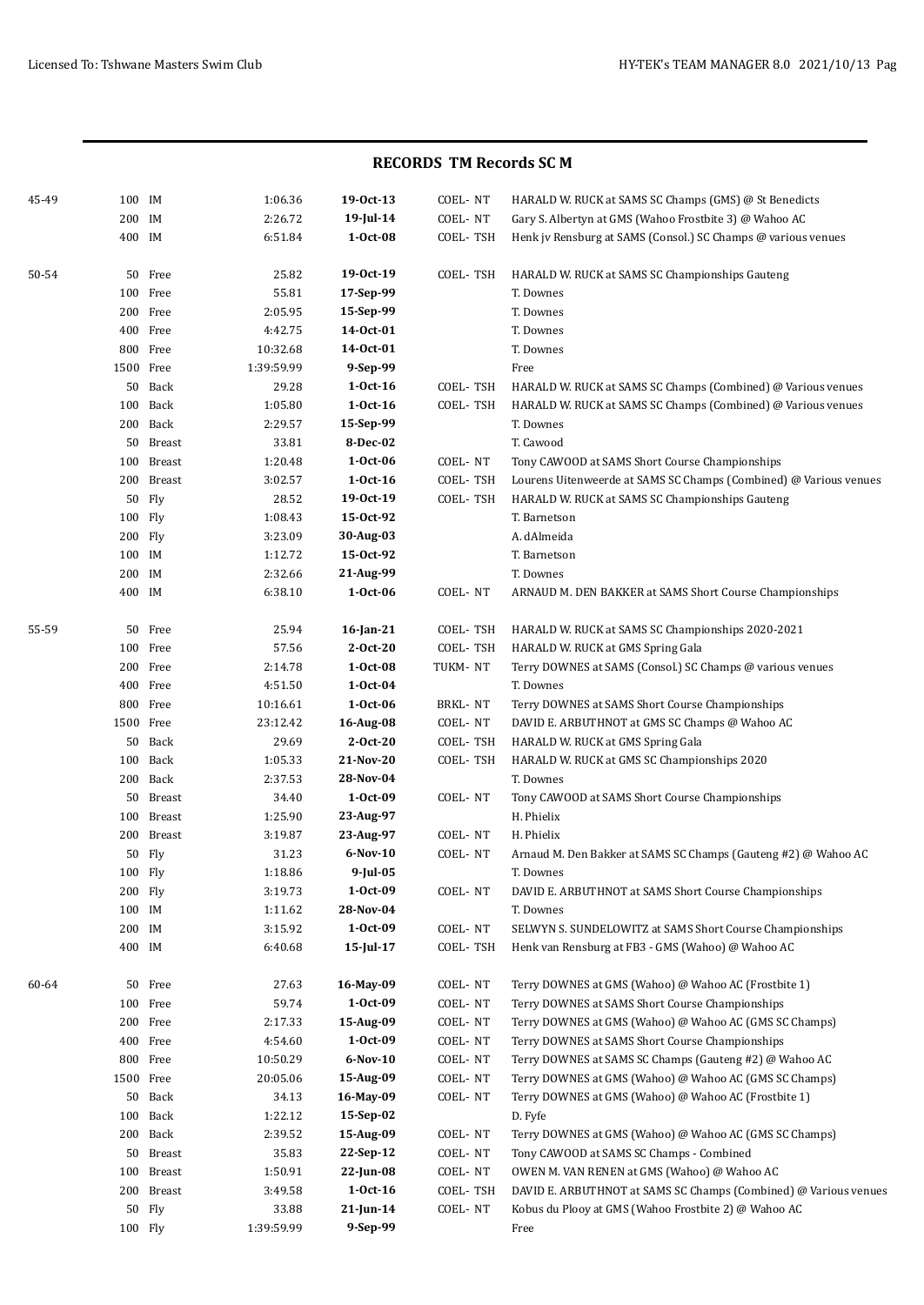| 60-64 | 200 Fly   |            | 3:22.76    | $1-0ct-16$             | COEL-TSH | DAVID E. ARBUTHNOT at SAMS SC Champs (Combined) @ Various venues |
|-------|-----------|------------|------------|------------------------|----------|------------------------------------------------------------------|
|       | 100 IM    |            | 1:19.14    | 22-Sep-12              | COEL-NT  | Tony CAWOOD at SAMS SC Champs - Combined                         |
|       | 200 IM    |            | 3:21.81    | 23-Jul-16              | COEL-NT  | DAVID E. ARBUTHNOT at GMS (Wahoo) @ Wahoo AC Frostbite3-160723   |
|       | 400 IM    |            | 7:18.29    | 18-Aug-12              | COEL-NT  | Selwyn S. Sundelowitz at GMS SC Champs @ Wahoo AC                |
| 65-69 |           | 50 Free    | 29.22      | $\ast$<br>$21$ -Jun-14 | COEL-NT  | Terry DOWNES at GMS (Wahoo Frostbite 2) @ Wahoo AC               |
|       |           | 50 Free    | 29.22      | $\ast$<br>30-Aug-14    | COEL-NT  | Terry DOWNES at GMS SC Champs @ Wahoo AC                         |
|       |           | 100 Free   | 1:04.54    | 24-May-14              | COEL-NT  | Terry DOWNES at GMS SC (Wahoo Frostbite 1) @ Wahoo AC            |
|       |           | 200 Free   | 2:27.76    | $21$ -Jun-14           | COEL-NT  | Terry DOWNES at GMS (Wahoo Frostbite 2) @ Wahoo AC               |
|       |           | 400 Free   | 5:27.56    | 24-May-14              | COEL-NT  | Terry DOWNES at GMS SC (Wahoo Frostbite 1) @ Wahoo AC            |
|       |           | 800 Free   | 12:25.84   | 25-Nov-06              | COEL-NT  | Derek J. Fyfe at GMS (Killer Whales) @ Linden                    |
|       |           | 1500 Free  | 21:50.68   | 30-Aug-14              | COEL-NT  | Terry DOWNES at GMS SC Champs @ Wahoo AC                         |
|       |           | 50 Back    | 37.17      | 16-May-15              | COEL-NT  | Terry DOWNES at GMS (Wahoo Frostbite 1) @ Wahoo AC               |
|       |           | 100 Back   | 1:19.60    | 30-Aug-14              | COEL-NT  | Terry DOWNES at GMS SC Champs @ Wahoo AC                         |
|       |           | 200 Back   | 2:59.86    | $1 - Oct - 15$         | COEL-NT  | Terry DOWNES at SAMS SC Champs (Combined) @ Various venues       |
|       |           | 50 Breast  | 43.25      | 26-May-18              | COEL-TSH | DAVID E. ARBUTHNOT at Frostbite 1                                |
|       |           | 100 Breast | 1:47.53    | 14-Jul-18              | COEL-TSH | DAVID E. ARBUTHNOT at Frostbite 3 2018                           |
|       |           | 200 Breast | 4:35.63    | 27-Sep-14              | COEL-NT  | ANTON HARROP-ALLIN at SAMS SC Champs (Combined) @ various venues |
|       |           | 50 Fly     | 35.33      | 13-Jul-19              | COEL-TSH | DAVID E. ARBUTHNOT at FB3 2019-07-13                             |
|       | 100 Fly   |            | 1:39:59.99 | 9-Sep-99               |          | Free                                                             |
|       | 200 Fly   |            | 3:28.53    | $14$ -Jul-18           | COEL-TSH | DAVID E. ARBUTHNOT at Frostbite 3 2018                           |
|       | 100 IM    |            | 1:28.62    | 8-Jun-19               | COEL-TSH | Boet Pretorius at Frostbite 2                                    |
|       | 200       | IM         | 1:39:59.99 | 9-Sep-99               |          | Free                                                             |
|       | 400 IM    |            | 7:14.17    | 14-Jul-18              | COEL-TSH | David E Arbuthnot at Frostbite 3 2018                            |
| 70-74 | 50        | Free       | 30.35      | 18-May-19              | COEL-TSH | Terry DOWNES at Frostbite 1                                      |
|       |           | 100 Free   | 1:06.60    | 8-Jun-19               | COEL-TSH | Terry DOWNES at Frostbite 2                                      |
|       |           | 200 Free   | 2:34.95    | 13-Jul-19              | COEL-TSH | Terry DOWNES at FB3 2019-07-13                                   |
|       |           | 400 Free   | 5:31.73    | 18-May-19              | COEL-TSH | Terry DOWNES at Frostbite 1                                      |
|       |           | 800 Free   | 11:48.13   | $13$ -Jul-19           | COEL-TSH | Terry DOWNES at FB3 2019-07-13                                   |
|       |           | 1500 Free  | 1:39:59.99 | 9-Sep-99               |          | Free                                                             |
|       |           | 50 Back    | 38.65      | 19-0ct-19              | COEL-TSH | Terry DOWNES at SAMS SC Championships Gauteng                    |
|       |           | 100 Back   | 1:26.47    | $2-0ct-20$             | COEL-TSH | Terry DOWNES at GMS Spring Gala                                  |
|       |           | 200 Back   | 3:14.38    | $6-Nov-10$             | COEL-NT  | DEREK J. FYFE at SAMS SC Champs (Gauteng #2) @ Wahoo AC          |
|       |           | 50 Breast  | 50.22      | 1-Jul-95               |          | P. Mulder                                                        |
|       |           | 100 Breast | 1:56.95    | $1-0ct-04$             |          | S. Theron                                                        |
|       |           | 200 Breast | 4:21.20    | 17-May-08              | COEL-NT  | SAREL C. THERON at GMS (Wahoo) @ Wahoo AC                        |
|       |           | 50 Fly     | 1:39:59.99 | 9-Sep-99               |          | Free                                                             |
|       | 100 Fly   |            | 1:39:59.99 | 9-Sep-99               |          | Free                                                             |
|       | 200 Fly   |            | 1:39:59.99 | 9-Sep-99               |          | Free                                                             |
|       | 100 IM    |            | 1:56.16    | 27-Sep-14              | COEL-NT  | DEREK J. FYFE at SAMS SC Champs (Combined) @ various venues      |
|       | 200 IM    |            | 1:39:59.99 | 9-Sep-99               |          | Free                                                             |
|       | 400 IM    |            | 1:39:59.99 | 9-Sep-99               |          | Free                                                             |
| 75-79 |           | 50 Free    | 35.43      | 29-Aug-15              | COEL-NT  | DEREK J. FYFE at GMS (Wahoo) @ Wahoo AC                          |
|       |           | 100 Free   | 1:22.35    | $1 - Oct - 17$         | COEL-TSH | DEREK J. FYFE at SAMS SC Champs (Combined) @ Various venues      |
|       |           | 200 Free   | 3:07.98    | $1-0ct-16$             | COEL-TSH | DEREK J. FYFE at SAMS SC Champs (Combined) @ Various venues      |
|       |           | 800 Free   | 13:49.49   | $1 - Oct - 17$         | COEL-TSH | DEREK J. FYFE at SAMS SC Champs (Combined) @ Various venues      |
|       | 1500 Free |            | 27:04.43   | 29-Aug-15              | COEL-NT  | DEREK J. FYFE at GMS (Wahoo) @ Wahoo AC                          |
|       |           | 50 Back    | 46.30      | $1-0ct-16$             | COEL-TSH | DEREK J. FYFE at SAMS SC Champs (Combined) @ Various venues      |
|       |           | 100 Back   | 1:36.26    | $1-0ct-16$             | COEL-TSH | DEREK J. FYFE at SAMS SC Champs (Combined) @ Various venues      |
|       |           | 200 Back   | 3:31.34    | $1-0ct-15$             | COEL-NT  | DEREK J. FYFE at SAMS SC Champs (Combined) @ Various venues      |
|       |           | 50 Breast  | 48.85      | 29-Sep-99              |          | P. Mulder                                                        |
|       |           | 100 Breast | 2:03.82    | 15-Nov-00              |          | P. Mulder                                                        |
|       |           | 200 Breast | 4:45.76    | 1-Oct-09               | COEL-NT  | SAREL C. THERON at SAMS Short Course Championships               |
|       |           | 50 Fly     | 57.72      | 29-Aug-15              | COEL-NT  | DEREK J. FYFE at GMS (Wahoo) @ Wahoo AC                          |
|       |           |            |            |                        |          |                                                                  |